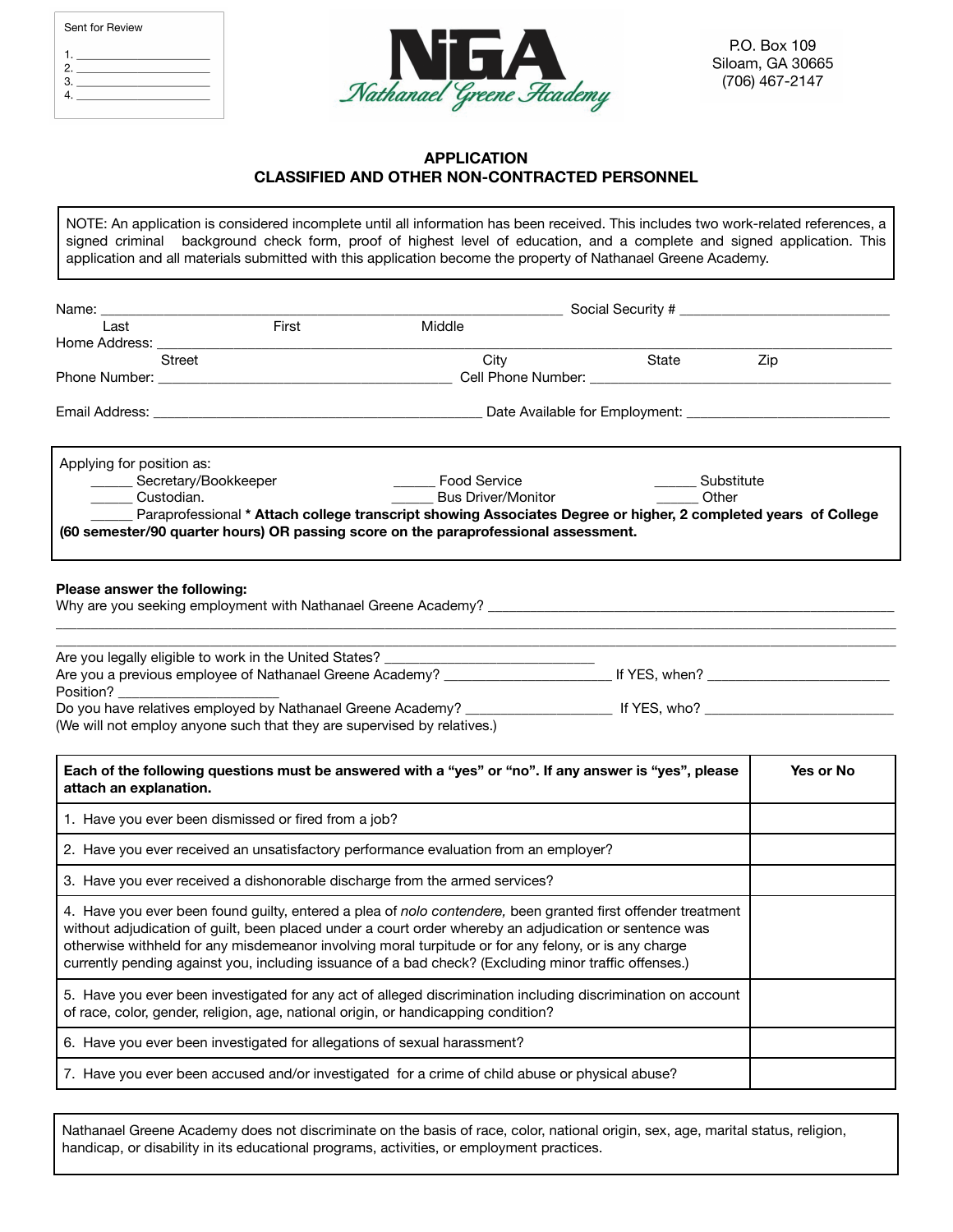Below are specialized questions for various classified positions. Check the position(s) for which you are applying and complete only the section which pertains top that position(s).

| Secretary $\Box$            |               |                | <b>Bookkeeper:</b> Typing/Keyboarding words per minute: _______ Shorthand words per minute: |
|-----------------------------|---------------|----------------|---------------------------------------------------------------------------------------------|
| Skills/experience: MS Word  | MS Works      | MS Excel       | MS Access                                                                                   |
| MS Power Point              | MS Office     | Email          | Filing                                                                                      |
| Accounts Payable            | Pavroll       | General Ledger | <b>Purchase Orders</b>                                                                      |
| <b>Bank Reconciliations</b> | Cash Receipts | Other          |                                                                                             |
|                             |               |                |                                                                                             |
|                             |               |                |                                                                                             |

| Paraprofessional:                                                                              |                                                                                                                |                                                                                                                                                                                                                                |                                                                                                            |
|------------------------------------------------------------------------------------------------|----------------------------------------------------------------------------------------------------------------|--------------------------------------------------------------------------------------------------------------------------------------------------------------------------------------------------------------------------------|------------------------------------------------------------------------------------------------------------|
| Area of preference: Grade Level:                                                               | K-5 and the K-5 and the K-5 and the K-5 and the K-6 and the K-6 and the K-7 and the K-7 and the K-7 and the K- | $6 - 8$                                                                                                                                                                                                                        | $9 - 12$                                                                                                   |
|                                                                                                | Special Education                                                                                              |                                                                                                                                                                                                                                | Media and a str                                                                                            |
|                                                                                                |                                                                                                                |                                                                                                                                                                                                                                |                                                                                                            |
| Do you hold a paraprofessional certificate? Yes ______                                         |                                                                                                                | No control of the North State of the North State of the North State of the North State of the North State of the North State of the North State of the North State of the North State of the North State of the North State of |                                                                                                            |
|                                                                                                |                                                                                                                |                                                                                                                                                                                                                                | One of the following requirements must accompany application: College transcript showing Associates Degree |
| or higher, 2 completed years of college (60 semester/90 quarter hours) OR passing score on the |                                                                                                                |                                                                                                                                                                                                                                |                                                                                                            |
| paraprofessional assessment.                                                                   |                                                                                                                |                                                                                                                                                                                                                                |                                                                                                            |
|                                                                                                |                                                                                                                |                                                                                                                                                                                                                                |                                                                                                            |

| Maintenance/Grounds $\Box$ Custodian $\Box$ Bus Driver:<br>Type of driver's license: Veteran's _____ Regular ____ CDL _____                                                                                                                                                                                                                                                           |  |                      |
|---------------------------------------------------------------------------------------------------------------------------------------------------------------------------------------------------------------------------------------------------------------------------------------------------------------------------------------------------------------------------------------|--|----------------------|
| Class I _____ II _____ IV _____ V _____ Driver's License # _____________________________ Expires: ____________                                                                                                                                                                                                                                                                        |  |                      |
| Skill Area: Carpentry ___________ Electrical __________ Grounds ________ HVAC ________                                                                                                                                                                                                                                                                                                |  |                      |
|                                                                                                                                                                                                                                                                                                                                                                                       |  |                      |
| Have you ever been convicted of driving under the influence of alcohol or drugs?                                                                                                                                                                                                                                                                                                      |  | Yes No               |
| Have you ever been denied a driver's license or permit?                                                                                                                                                                                                                                                                                                                               |  | $Yes$ No $\_\_\_\_\$ |
| Have you driver's license or permit ever been revoked or suspended?                                                                                                                                                                                                                                                                                                                   |  | $Yes$ No $\_\_\_\_\$ |
| Has your driving privilege ever been limited by court action?                                                                                                                                                                                                                                                                                                                         |  | Yes No               |
| Have you been involved in a traffic accident in the past three years where                                                                                                                                                                                                                                                                                                            |  |                      |
| you were the driver?                                                                                                                                                                                                                                                                                                                                                                  |  | Yes No               |
| In the event that you are employed as a bus driver: Are you willing to attend a training course at your own expense to<br>become eligible to drive a school bus? Yes _______ No ______<br>Please note: State and federal laws are require bus drivers and others in safety-sensitive functions to<br>participate in planned and random testing for alcohol and prohibited substances. |  |                      |

| <b>Food Service: Food Service Worker</b><br>Manager                                       | School Preference |
|-------------------------------------------------------------------------------------------|-------------------|
| Have you ever worked in a school lunchroom?                                               | Yes<br>No.        |
| Are you able to lift 35 pounds by yourself and 50 pounds with help?                       | No l<br>Yes       |
| Can you stand for long periods of time (4 plus hours) on hard surfaces?                   | Yes<br>No.        |
| Are you willing to be a substitute in the food service area?                              | No.<br>Yes        |
| Are you willing to obtain a doctor's statement (dated within the last six months) stating |                   |
| that you can perform the duties of standing, lifting and carrying?                        | Yes.<br>No.       |
| Do you have reliable transportation to work daily?                                        | No<br>Yes.        |
|                                                                                           |                   |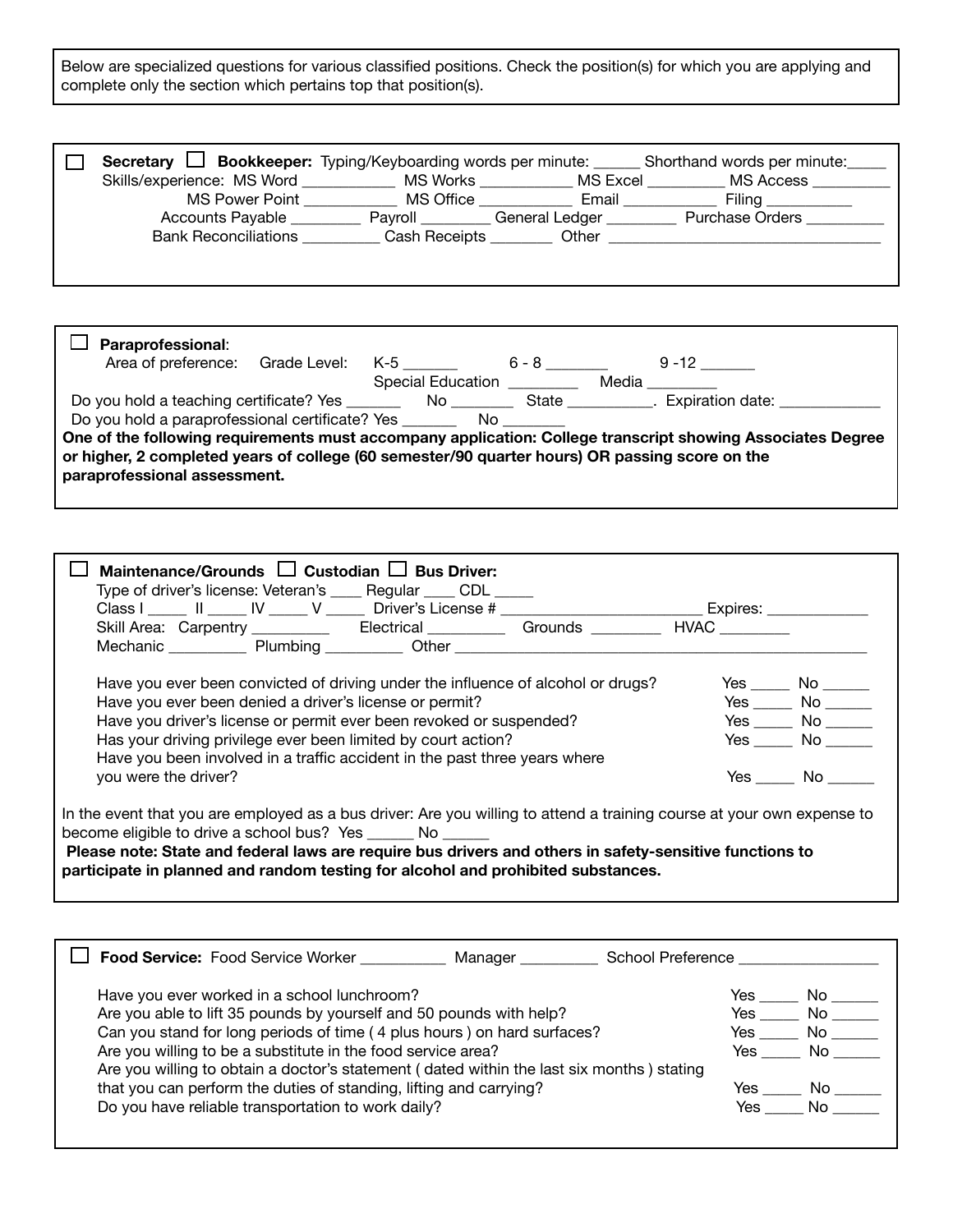| <b>Education</b>              | <b>School Name/</b><br>Location | <b>Highest Grade</b> | <b>Year Attended</b> | <b>Major/Diploma</b> |
|-------------------------------|---------------------------------|----------------------|----------------------|----------------------|
| High School*                  |                                 |                      |                      |                      |
| College/Vocational<br>School* |                                 |                      |                      |                      |
| Other*                        |                                 |                      |                      |                      |

**\* Attach a copy of diploma, degree, or transcript as proof of highest level of education.**

| Work Experience (Begin with most recent job). Continue on separate sheet if necessary. |                     |              |                   |                   |                 |
|----------------------------------------------------------------------------------------|---------------------|--------------|-------------------|-------------------|-----------------|
| Current (or last) employer                                                             |                     | City & State |                   | <b>Begin Date</b> | <b>End Date</b> |
| Position                                                                               | Reason for Leaving. |              | Supervisor's name |                   | Telephone       |
| Employer                                                                               |                     | City & State |                   | <b>Begin Date</b> | <b>End Date</b> |
| Position                                                                               | Reason for Leaving. |              | Supervisor's name |                   | Telephone       |
| 3.<br>Employer                                                                         |                     | City & State |                   | <b>Begin Date</b> | <b>End Date</b> |
| Position                                                                               | Reason for Leaving. |              | Supervisor's name |                   | Telephone       |

**References:** List three former employers from whom we can verify references. At least one must have been a supervisor. Personal references cannot be substituted. Name: \_\_\_\_\_\_\_\_\_\_\_\_\_\_\_\_\_\_\_\_\_\_\_\_\_\_\_\_\_\_\_\_\_\_\_\_\_\_\_\_\_\_\_\_\_\_\_\_\_\_\_\_\_\_\_\_\_ Phone: \_\_\_\_\_\_\_\_\_\_\_\_\_\_\_\_\_\_\_\_\_\_\_\_\_\_\_\_\_\_\_\_\_\_\_ Address: \_\_\_\_\_\_\_\_\_\_\_\_\_\_\_\_\_\_\_\_\_\_\_\_\_\_\_\_\_\_\_\_\_\_\_\_\_\_\_\_\_\_\_\_\_\_\_\_\_\_\_\_\_\_\_ Position: \_\_\_\_\_\_\_\_\_\_\_\_\_\_\_\_\_\_\_\_\_\_\_\_\_\_\_\_\_\_\_\_\_\_ Name: \_\_\_\_\_\_\_\_\_\_\_\_\_\_\_\_\_\_\_\_\_\_\_\_\_\_\_\_\_\_\_\_\_\_\_\_\_\_\_\_\_\_\_\_\_\_\_\_\_\_\_\_\_\_\_\_\_ Phone: \_\_\_\_\_\_\_\_\_\_\_\_\_\_\_\_\_\_\_\_\_\_\_\_\_\_\_\_\_\_\_\_\_\_\_ Address: \_\_\_\_\_\_\_\_\_\_\_\_\_\_\_\_\_\_\_\_\_\_\_\_\_\_\_\_\_\_\_\_\_\_\_\_\_\_\_\_\_\_\_\_\_\_\_\_\_\_\_\_\_\_\_ Position: \_\_\_\_\_\_\_\_\_\_\_\_\_\_\_\_\_\_\_\_\_\_\_\_\_\_\_\_\_\_\_\_\_\_ Name: \_\_\_\_\_\_\_\_\_\_\_\_\_\_\_\_\_\_\_\_\_\_\_\_\_\_\_\_\_\_\_\_\_\_\_\_\_\_\_\_\_\_\_\_\_\_\_\_\_\_\_\_\_\_\_\_\_ Phone: \_\_\_\_\_\_\_\_\_\_\_\_\_\_\_\_\_\_\_\_\_\_\_\_\_\_\_\_\_\_\_\_\_\_\_ Address: \_\_\_\_\_\_\_\_\_\_\_\_\_\_\_\_\_\_\_\_\_\_\_\_\_\_\_\_\_\_\_\_\_\_\_\_\_\_\_\_\_\_\_\_\_\_\_\_\_\_\_\_\_\_\_ Position: \_\_\_\_\_\_\_\_\_\_\_\_\_\_\_\_\_\_\_\_\_\_\_\_\_\_\_\_\_\_\_\_\_\_

## **Applicant Signature Statement**

 I certify that the information contained in this application is true and accurate to the best of my knowledge. I understand that misrepresentation or omission of information will be cause for termination from Nathanael Greene Academy. Previous employers may be contacted to discuss my employment record. If employed, I agree to abide by the policies and regulations of Nathanael Greene Academy.

 $\overline{\phantom{a}}$  , and the contribution of the contribution of the contribution of the contribution of the contribution of the contribution of the contribution of the contribution of the contribution of the contribution of the

Date Signature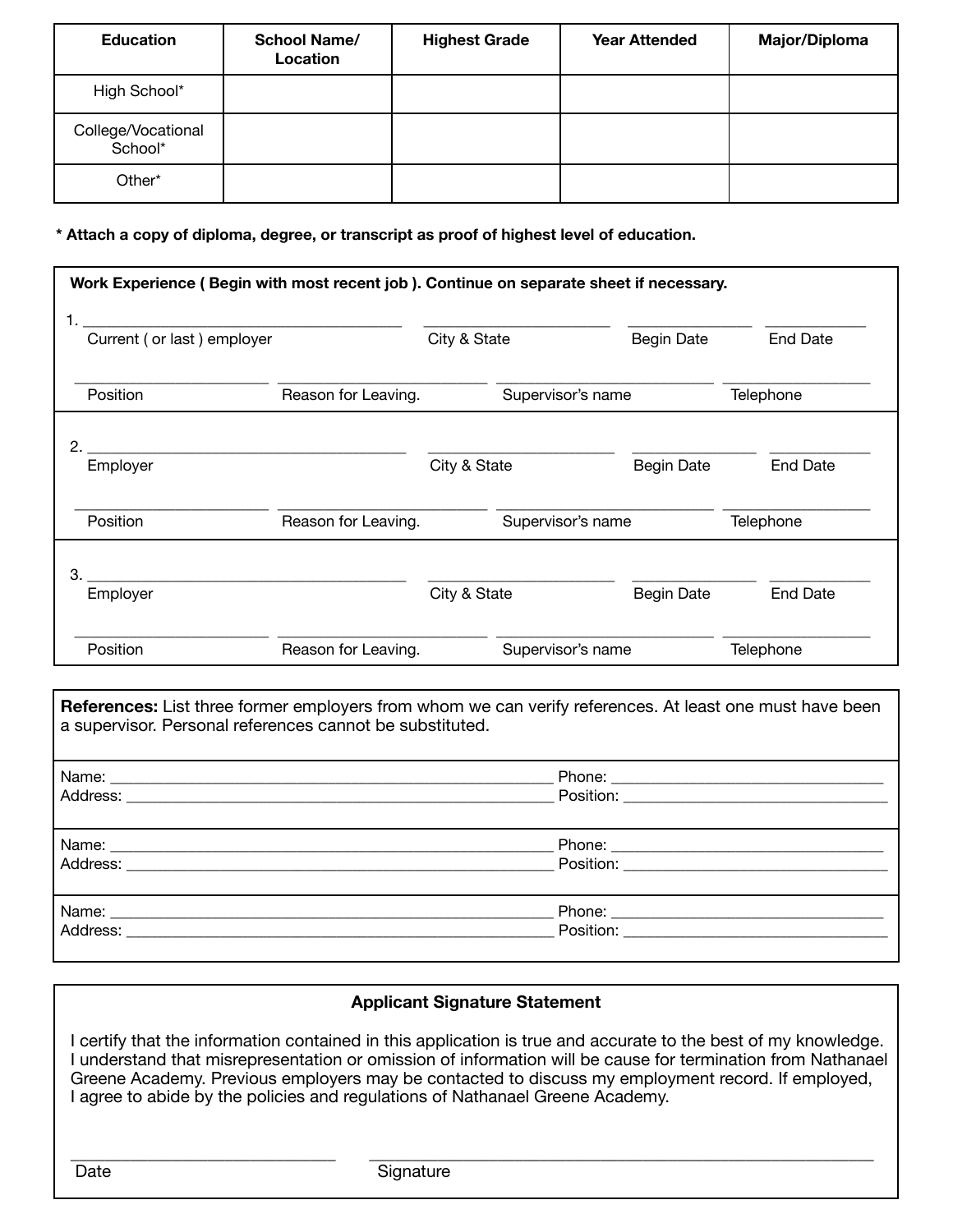

P.O. Box 109 Siloam, GA 30665 (706) 467-2147

### **Falsification or Misrepresentation on Job Application**

Nathanael Greene Academy wishes to inform all potential new employees that is very important that all questions on the application be answered truthfully and to the best of their knowledge.

If you have been arrested or convicted of a felony or misdemeanor anytime in the past, your criminal background check will reveal this, even if you have been told the record has been expunged or dismissed. If you have not responded truthfully to this question or any other question on the application, you may be immediately terminated or not employed with Nathanael Greene Academy.

If there is a possibility that you have had an arrest or conviction in the past and failed to indicate such, you may do so now. Provide a written explanation including the charge, conviction, sentence received and the date. A copy of your final documentation may be required.

\_\_\_\_\_\_\_\_\_\_\_\_\_\_\_\_\_\_\_\_\_\_\_\_\_\_\_\_\_\_\_\_\_\_\_\_\_\_\_\_\_\_\_\_\_\_\_\_\_\_\_\_\_\_\_\_\_\_\_\_\_\_\_\_\_\_\_\_\_\_\_\_\_\_\_\_\_\_\_\_\_\_\_\_\_\_\_\_\_\_\_\_\_\_\_\_\_\_\_\_\_\_\_\_\_\_\_\_

\_\_\_\_\_\_\_\_\_\_\_\_\_\_\_\_\_\_\_\_\_\_\_\_\_\_\_\_\_\_\_\_\_\_\_\_\_\_\_\_\_\_\_\_\_\_\_\_\_\_\_\_\_\_\_\_\_\_\_\_\_\_\_\_\_\_\_\_\_\_\_\_\_\_\_\_\_\_\_\_\_\_\_\_\_\_\_\_\_\_\_\_\_\_\_\_\_\_\_\_\_\_\_\_\_\_\_\_

\_\_\_\_\_\_\_\_\_\_\_\_\_\_\_\_\_\_\_\_\_\_\_\_\_\_\_\_\_\_\_\_\_\_\_\_\_\_\_\_\_\_\_\_\_\_\_\_\_\_\_\_\_\_\_\_\_\_\_\_\_\_\_\_\_\_\_\_\_\_\_\_\_\_\_\_\_\_\_\_\_\_\_\_\_\_\_\_\_\_\_\_\_\_\_\_\_\_\_\_\_\_\_\_\_\_\_\_

\_\_\_\_\_\_\_\_\_\_\_\_\_\_\_\_\_\_\_\_\_\_\_\_\_\_\_\_\_\_\_\_\_\_\_\_\_\_\_\_\_\_\_\_\_\_\_\_\_\_\_\_\_\_\_\_\_\_\_\_\_\_\_\_\_\_\_\_\_\_\_\_\_\_\_\_\_\_\_\_\_\_\_\_\_\_\_\_\_\_\_\_\_\_\_\_\_\_\_\_\_\_\_\_\_\_\_\_

\_\_\_\_\_\_\_\_\_\_\_\_\_\_\_\_\_\_\_\_\_\_\_\_\_\_\_\_\_\_\_\_\_\_\_\_\_\_\_\_\_\_\_\_\_\_\_\_\_\_\_\_\_\_\_\_\_\_\_\_\_\_\_\_\_\_\_\_\_\_\_\_\_\_\_\_\_\_\_\_\_\_\_\_\_\_\_\_\_\_\_\_\_\_\_\_\_\_\_\_\_\_\_\_\_\_\_\_

\_\_\_\_\_\_\_\_\_\_\_\_\_\_\_\_\_\_\_\_\_\_\_\_\_\_\_\_\_\_\_\_\_\_\_\_\_\_\_\_\_\_\_\_\_\_\_\_\_\_\_\_\_\_\_\_\_\_\_\_\_\_\_\_\_\_\_\_\_\_\_\_\_\_\_\_\_\_\_\_\_\_\_\_\_\_\_\_\_\_\_\_\_\_\_\_\_\_\_\_\_\_\_\_\_\_\_\_

\_\_\_\_\_\_\_\_\_\_\_\_\_\_\_\_\_\_\_\_\_\_\_\_\_\_\_\_\_\_\_\_\_\_\_\_\_\_\_\_\_\_\_\_\_\_\_\_\_\_\_\_\_\_\_\_\_\_\_\_\_\_\_\_\_\_\_\_\_\_ \_\_\_\_\_\_\_\_\_\_\_\_\_\_\_\_\_\_\_\_\_\_\_\_\_\_\_\_

| Arrest(s) or conviction(s): |  |
|-----------------------------|--|
|                             |  |

Explain below:

Please sign below and return with your application.

Signature **Date**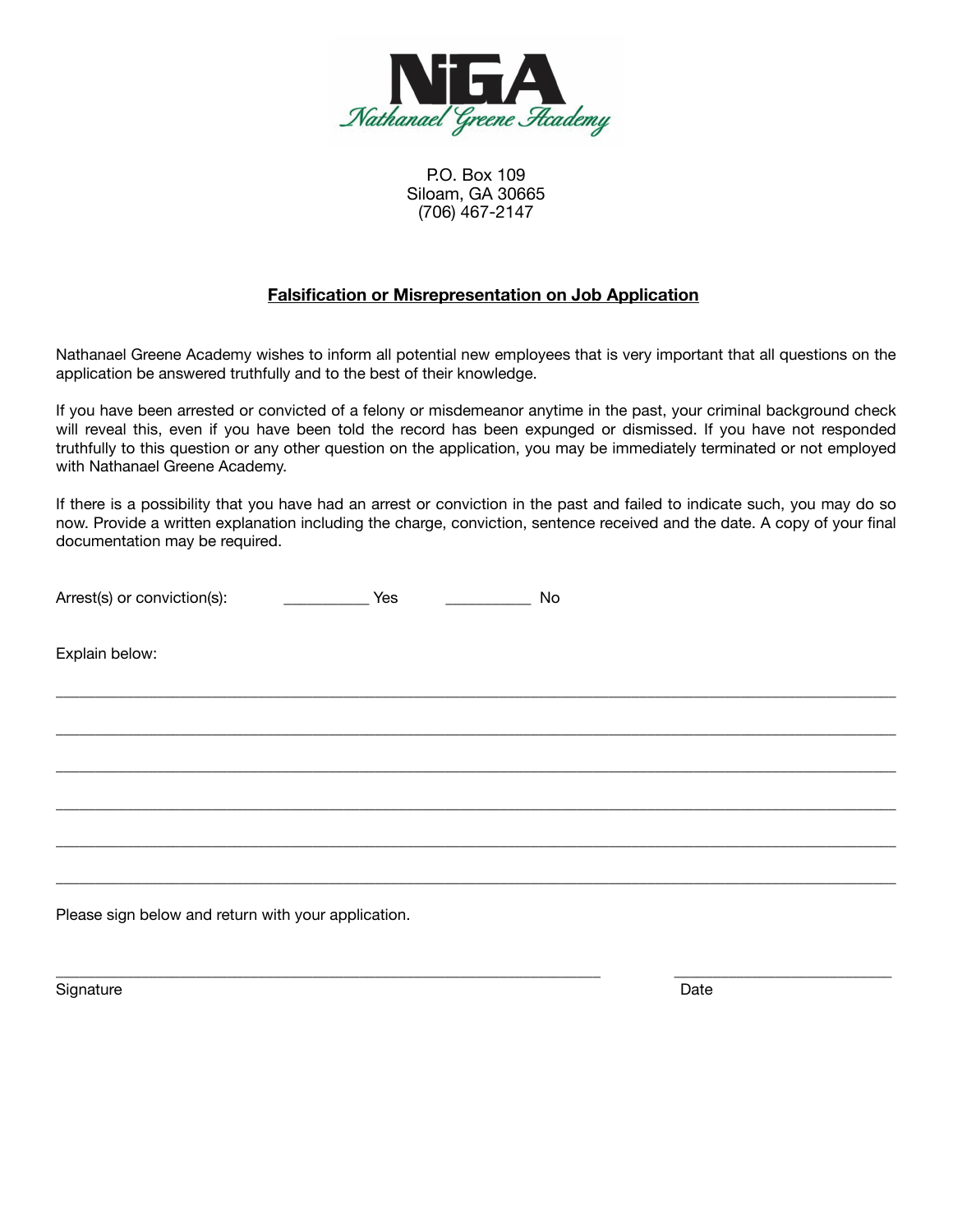

# **Background Check**

\_\_\_\_\_\_\_\_\_\_\_\_\_\_\_\_\_\_\_\_\_\_\_\_\_\_\_\_\_\_\_\_\_\_\_\_\_\_\_\_\_\_\_\_ is being considered or maintains a position with our organization that will involve the following activities: interacting, mentoring and/or teaching children of all grade levels. We request that you provide us with the records of any criminal conviction history you may have on record for the named individual. These records are sought for screening, purpose to protect the safety and security of ( children, staff, administration, and the public ) and associates by the authorized user:

Employer's Name and Address:

Attn: Human Resources Nathanael Greene Academy P.O. Box 109 Siloam, GA 30665

We have enclosed the required fee for each person whose background is to be checked, as well as a self-addressed, stamped envelope. We understand that the check may be for the State of Georgia, but may include a national background as well. This background check will not include the driving history.

| Date                                            | Representative Requesting Criminal Check |  |                                                                                                                 |  |
|-------------------------------------------------|------------------------------------------|--|-----------------------------------------------------------------------------------------------------------------|--|
| The information necessary for a file search is: |                                          |  |                                                                                                                 |  |
|                                                 |                                          |  |                                                                                                                 |  |
|                                                 |                                          |  |                                                                                                                 |  |
|                                                 |                                          |  |                                                                                                                 |  |
|                                                 |                                          |  | State: 2008. 2010. 2010. 2010. 2010. 2010. 2010. 2010. 2010. 2010. 2010. 2010. 2010. 2010. 2010. 2010. 2010. 20 |  |
|                                                 |                                          |  |                                                                                                                 |  |
|                                                 |                                          |  |                                                                                                                 |  |
| The undersianed                                 |                                          |  | in connection with this application authorizes all                                                              |  |

 $\_$  in connection with this application authorizes all corporations, companies, credit agencies, educational institutions, persons, law enforcement agencies, military services, and former employers to release information they may have about me to Nathanael Greene Academy or its agents and release them from any liability or responsibility from doing so. Further, I authorize the procurement of an investigative consumer report and understand that such a report may contain information about my background, character and personal reputation. I authorize the release of this information, obtained by use of a CCH file search and I understand that this notice will also apply to any future update reported that may be requested.

\_\_\_\_\_\_\_\_\_\_\_\_\_\_\_\_\_\_\_\_\_\_\_\_\_\_\_\_\_\_\_\_\_\_\_\_\_\_\_\_\_\_\_\_\_\_\_\_\_\_\_\_\_\_\_\_\_\_\_\_\_\_\_\_\_\_\_\_ \_\_\_\_\_\_\_\_\_\_\_\_\_\_\_\_\_\_\_\_\_\_\_\_\_\_\_\_\_\_\_\_\_\_\_\_\_\_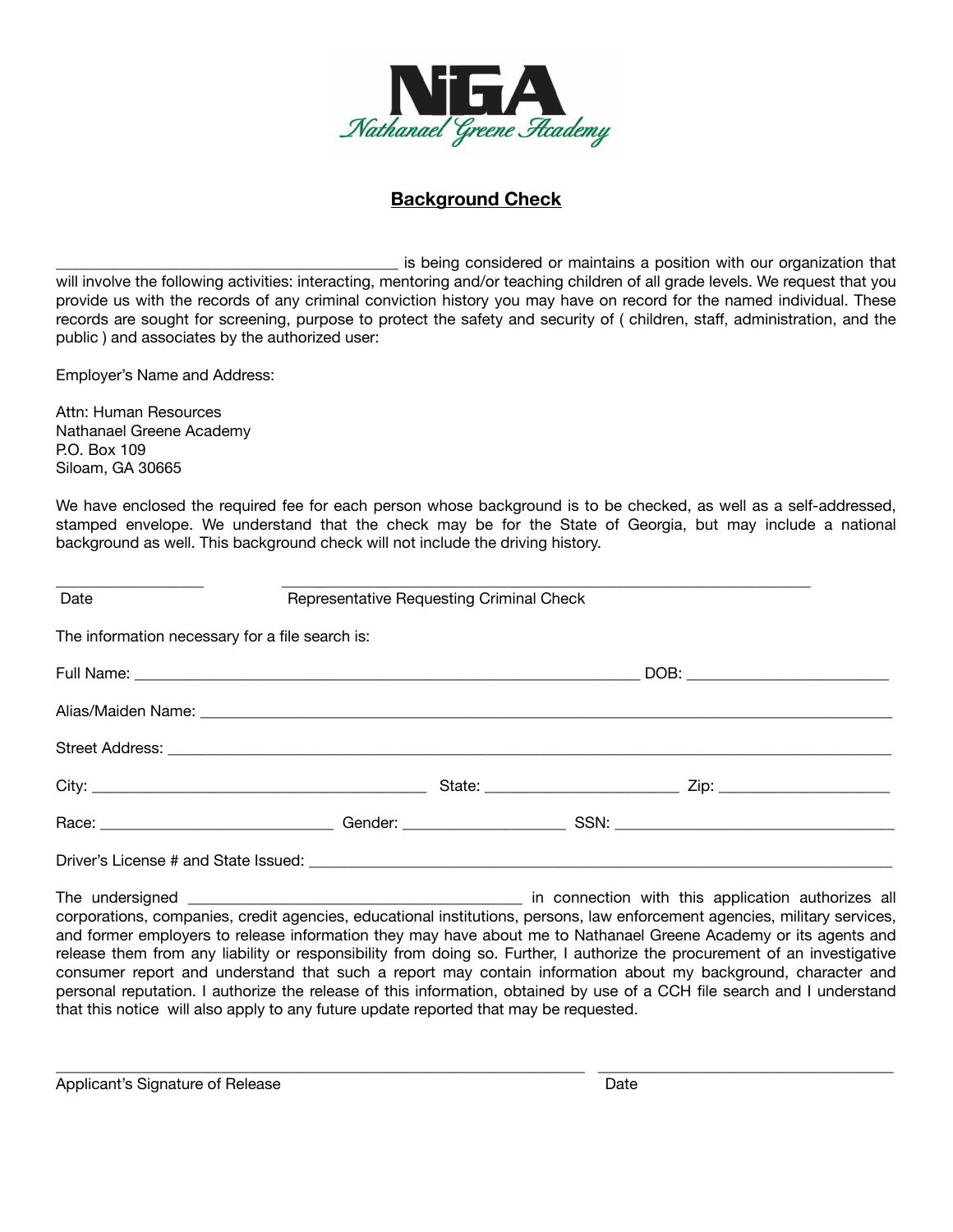

P.O. Box 109 Siloam, GA 30665 (706) 467-2147

Date:  $\Box$ 

# **GCIC Consent Form**

Nathanael Greene Academy certifies that the use of this requested information will be use solely for investigative purposes in determination of the named individual's fitness to teach in the state of Georgia. Please certify that the criminal history record is a true and correct copy of the criminal history information obtained from the Georgia Crime Information Center (GCIC). I hereby authorize Nathanael Greene Academy to receive any criminal history record information pertaining to me that may be in the files of any state or local criminal justice agency in Georgia.

| Last Name                            | <b>First Name</b> |          | Middle Initial | Date of Birth          |
|--------------------------------------|-------------------|----------|----------------|------------------------|
| Other Names Used (If Applicable)     |                   |          |                | Social Security Number |
| <b>Street or Post Office Address</b> |                   |          | Sex            | Race                   |
| City                                 | State             | Zip Code | Signature      |                        |

#### **PLEASE RETURN THIS FORM COMPLETED AND SIGNED ALONG WITH YOUR APPLICATION TO NATHANAEL GREENE ACADEMY.**